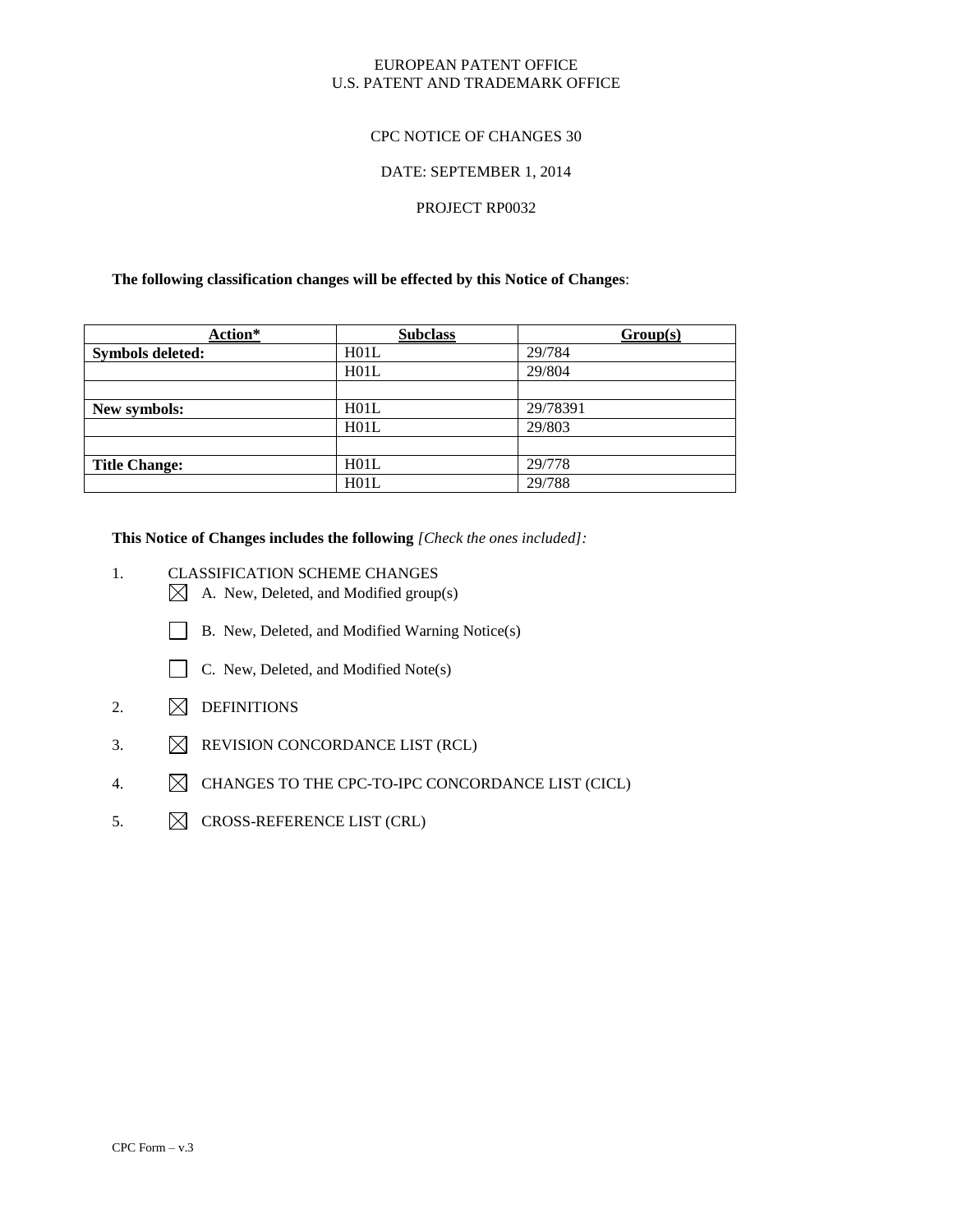### DATE: SEPTEMBER 1, 2014

#### PROJECT RP0032

# 1. CLASSIFICATION SCHEME CHANGES

# A. New, Deleted, and Modified group(s)

# **SUBCLASS H01L - SEMICONDUCTOR DEVICES; ELECTRIC SOLID STATE DEVICES NOT OTHERWISE PROVIDED FOR**

| $Type*$ | <b>Symbol</b> | <b>Intent</b>           | <b>Title</b>                                                                                                                                 |
|---------|---------------|-------------------------|----------------------------------------------------------------------------------------------------------------------------------------------|
|         |               | <b>Level</b>            |                                                                                                                                              |
| M       |               |                         | with two-dimensional charge carrier gas channel, e.g. HEMT; $\{$ with                                                                        |
|         |               | $\overline{\mathbf{4}}$ | two-dimensional charge-carrier layer formed at a heterojunction                                                                              |
|         | 29/778        |                         | interface (H01L29/803 takes precedence) }                                                                                                    |
| U       | 29/7839       | 6                       | with Schottky drain or source contact }                                                                                                      |
| N       |               | 6                       | {the gate comprising a layer which is used for its ferroelectric                                                                             |
|         | 29/78391      |                         | <i>properties</i> }                                                                                                                          |
| D       | 29/784        | 6                       | $\alpha$ < administrative transfer to H01L29/78391 >                                                                                         |
| M       | 29/788        | 6                       | with floating gate $\{ (H01L29/78391 \text{ takes precedence}) \}$                                                                           |
| U       |               |                         | { with heterojunction gate, e.g. transistors with semiconductor layer<br>acting as gate insulating layer, MIS-like transistors (H01L 29/806) |
|         | 29/802        | 6                       | takes precedence; with one dimensional electron gas H01L 29/775;                                                                             |
|         |               |                         | with dimensional electron gas H01L 29/778) }                                                                                                 |
| N       |               |                         |                                                                                                                                              |
|         |               |                         | {Programmable transistors, e.g. with charge-trapping quantum                                                                                 |
|         | 29/803        |                         | well}                                                                                                                                        |
| D       | 29/804        |                         | $\alpha$ < administrative transfer to H01L29/803 >                                                                                           |

 $*N$  = new entries, C = entries with modified file scope, M = subclasses or groups do not impact the file scope,  $D =$  deleted entries,  $U =$  entries that are unchanged, but presented in order to show the hierarchy of the scheme to simplify understanding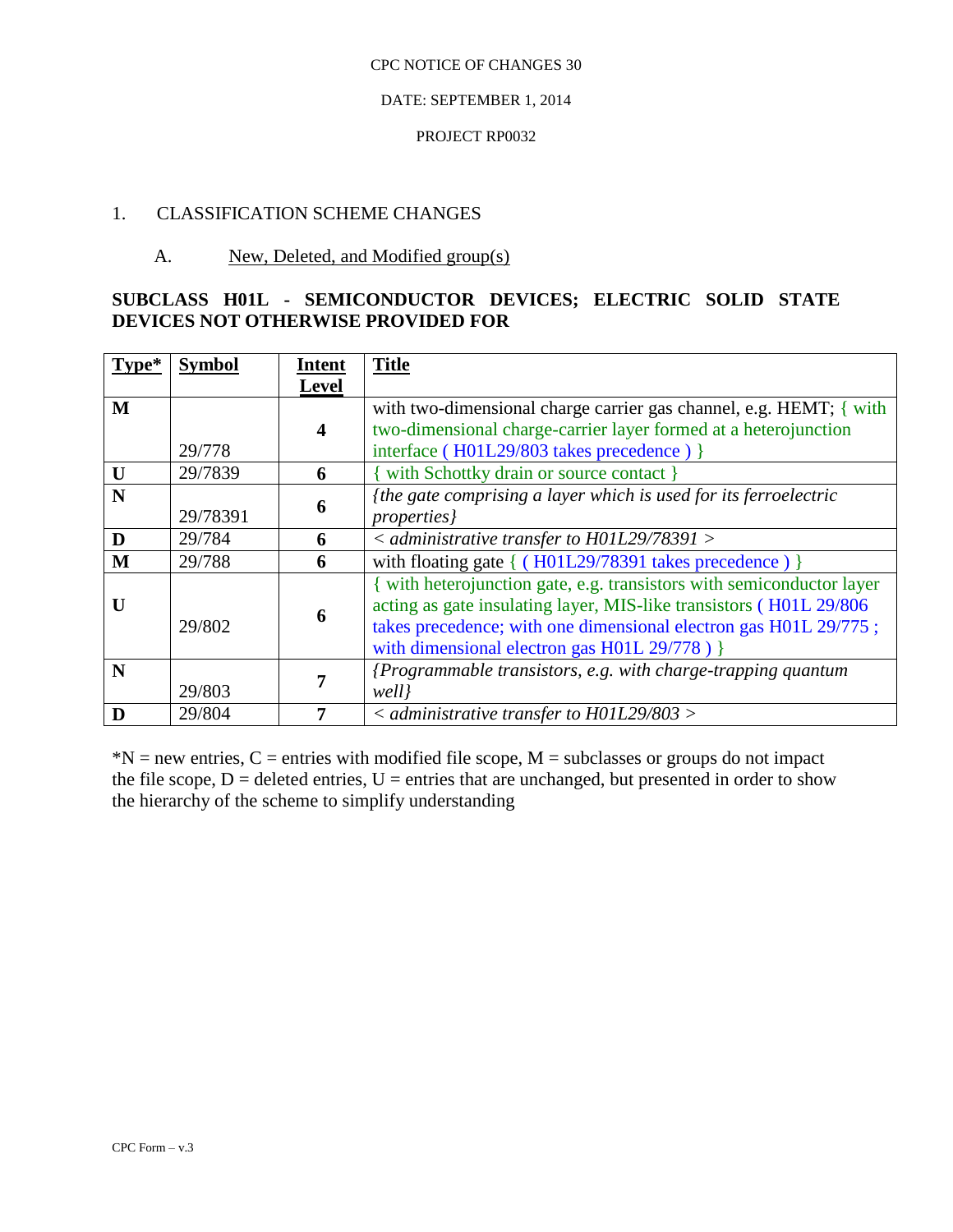#### DATE: SEPTEMBER 1, 2014

#### PROJECT RP0032

## 2. Deleted and Modified Definitions

# **SUBCLASS H01L - SEMICONDUCTOR DEVICES; ELECTRIC SOLID STATE DEVICES NOT OTHERWISE PROVIDED FOR**

| $Type*$ | In the Definition | <b>Specific Location</b> | Old        | Action                        |
|---------|-------------------|--------------------------|------------|-------------------------------|
|         | H01L27/11585      | Informative reference    | H01L29/784 | <b>Change to H01L29/78391</b> |

 $*M$  = modified definition; **D** = deleted definition

# **H01L27/11585**

**[N: with gate electrode comprising a layer which is used for its ferroelectric memory properties, e.g. MFS (metalferroelectric- \semiconductor), MFMIS (metalferroelectricmetal-insulator-semiconductor)]**

## **Informative references**

*Attention is drawn to the following places, which may be of interest for search:*

|  |  |  | Memory transistors with a ferroelectric layer in the gate stack per se |  | H01L29/78391 |
|--|--|--|------------------------------------------------------------------------|--|--------------|
|--|--|--|------------------------------------------------------------------------|--|--------------|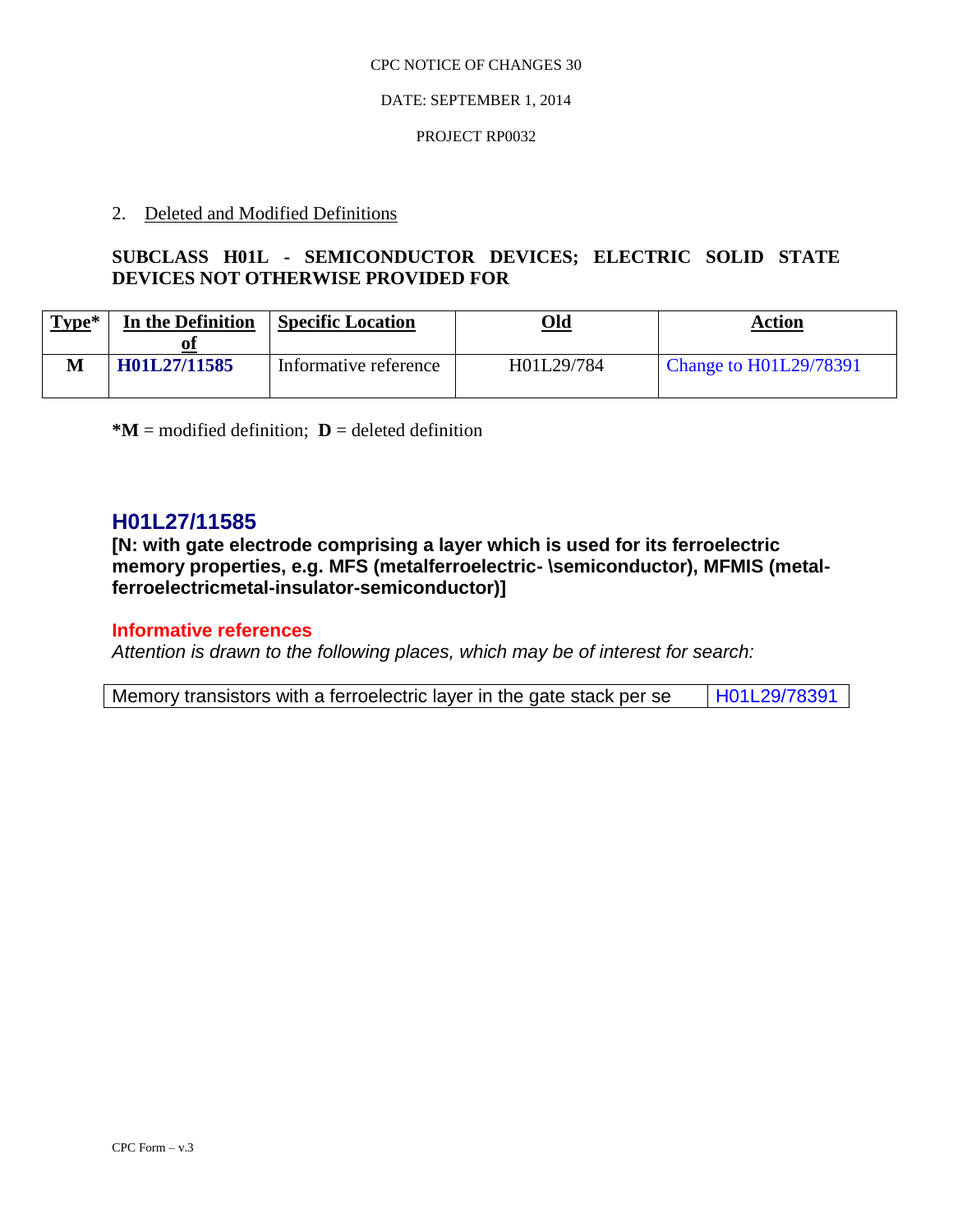## DATE: SEPTEMBER 1, 2014

#### PROJECT RP0032

# 3. REVISION CONCORDANCE LIST (**RCL**)

| <b>From CPC Symbol</b> | To CPC Symbol |
|------------------------|---------------|
| H01L 29/784            | H01L29/78391  |
| H01L 29/804            | H01L29/803    |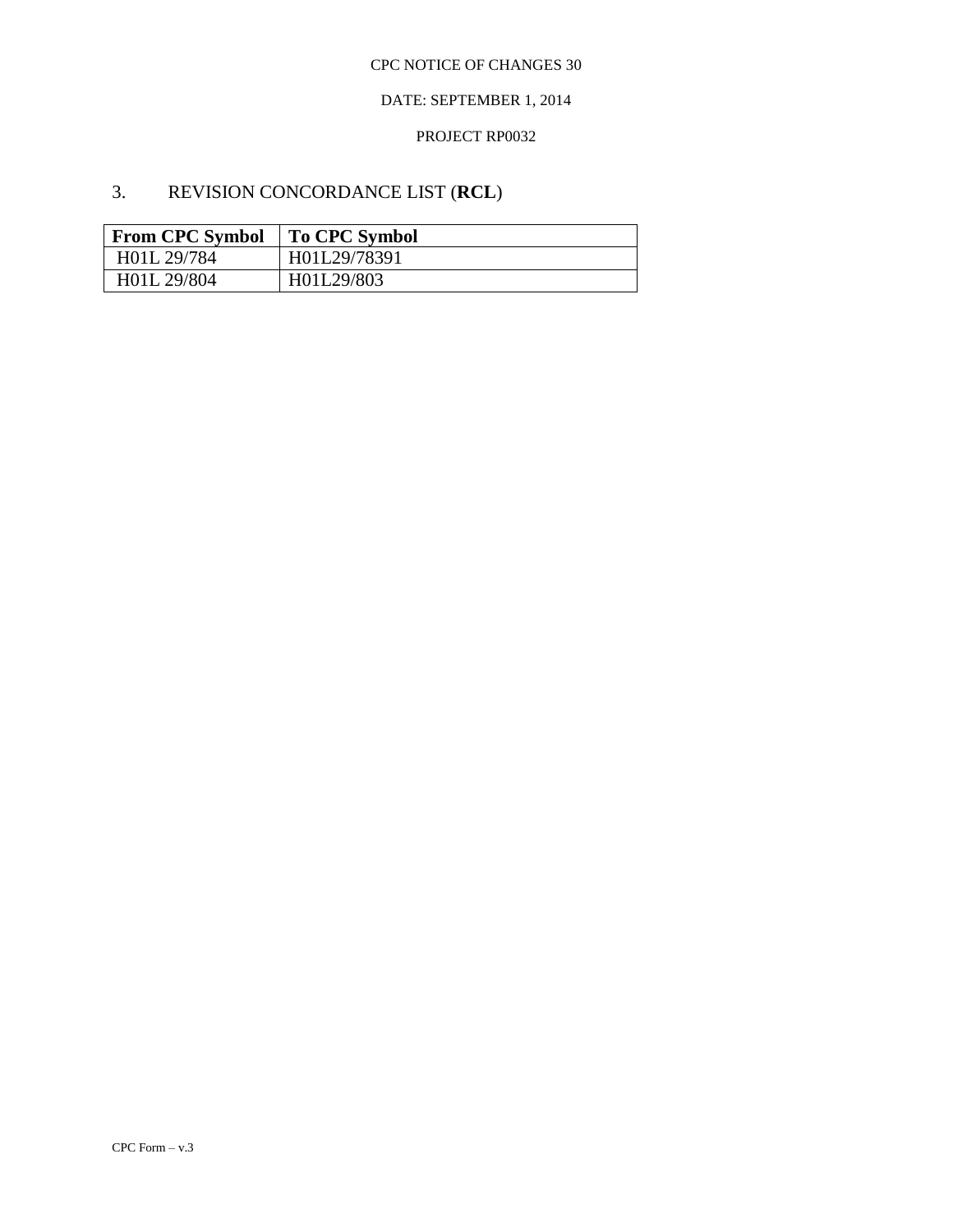### DATE: SEPTEMBER 1, 2014

### PROJECT RP0032

# 4. CHANGES TO THE CPC-TO-IPC CONCORDANCE LIST (**CICL**)

| <b>CPC</b>    | <b>TPC</b> | Action              |
|---------------|------------|---------------------|
| H01L 29/784   |            | Delete entire entry |
| H01L 29/804   |            | Delete entire entry |
| H01L 29/78391 | H01L 29/78 | Add                 |
| H01L 29/803   | H01L 29/80 | Add                 |